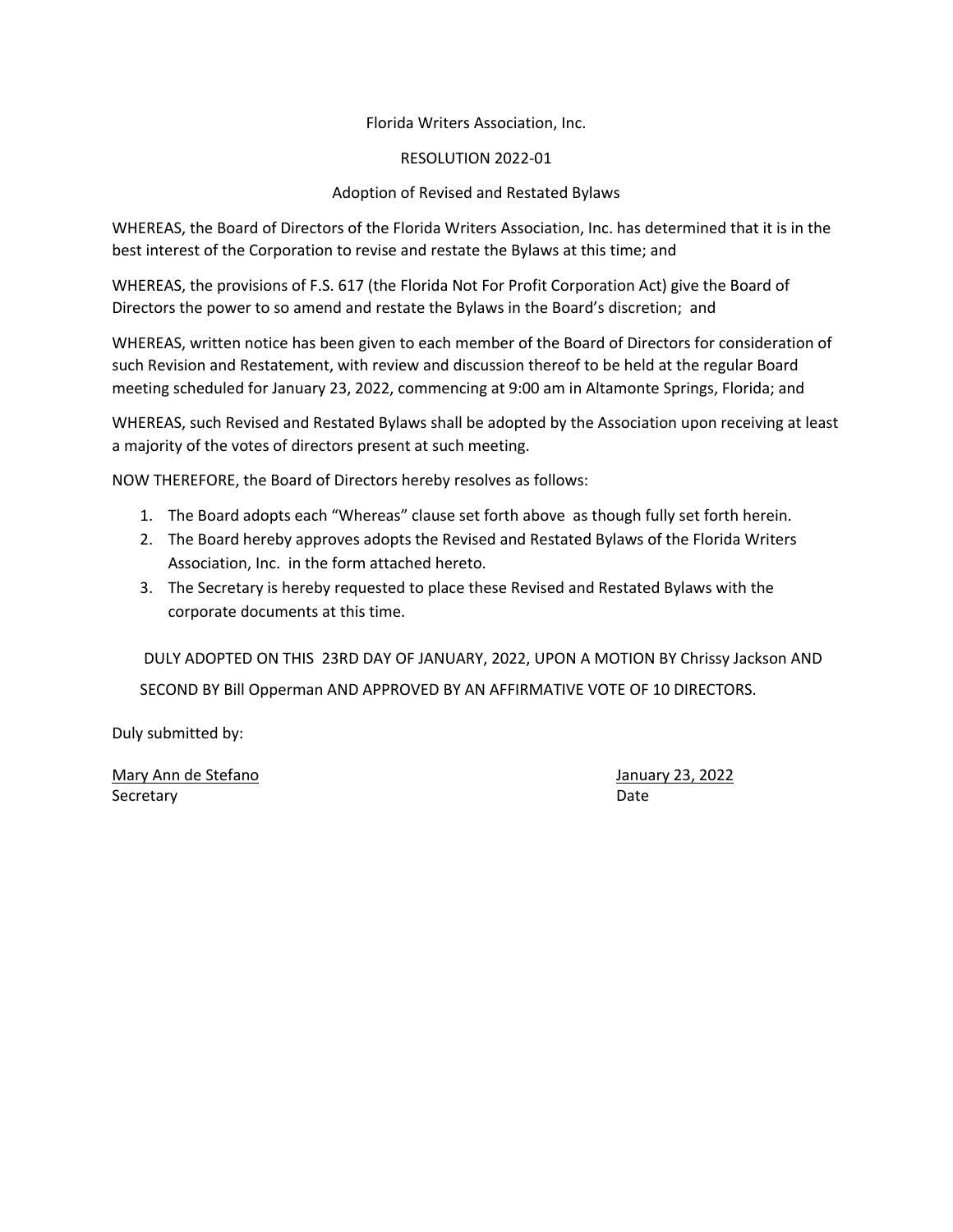## FLORIDA WRITERS ASSOCIATION

### AMENDED AND RESTATED BYLAWS:

### Adopted January 23, 2022

### **ARTICLE I. NAME, FORM, OFFICE, AND REGISTERED AGENT**

Section One. Name and Form. This organization shall be known as the Florida Writers Association ("Association"). It is a not-for-profit corporation pursuant to Florida law and shall be a business league, as such is defined as Section 501(c)(6) of the Internal Revenue code.

Section Two. Principal Office. The Board of Directors ("Board") shall designate the address of the Association's Principal Office. It shall be within the State of Florida, but may change from time to time. The Principal Office shall be the repository of all Association books and records. The Board may have additional offices within the State of Florida in its discretion.

Section Three. Registered Agent and Registered Agent Address. The Association's registered agent shall be located within the State of Florida and have an address within the State of Florida. The registered agent shall perform the duties set forth in Florida law.

Section Four. Fiscal Year. The fiscal year of the Association shall commence on January 1 and end on December 31.

### **ARTICLE II. ASSOCIATION PURPOSE AND POWERS**

Section One. Purpose. The Association shall advance the literary arts by providing opportunities inside and outside Florida for authors, aspiring authors, and related industry professionals to learn, network and find resources to improve their craft and navigate the publishing industry. This purpose shall be advanced through sponsoring events, communicating with members, disseminating ideas through a newsletter/magazine, providing other fora for discussion of matters of common interest and providing networking opportunities between members; and other activities within the scope of Florida and federal law.

Section Two. Powers. The Association shall have all of the powers granted under the Florida Not for Profit Corporation Act (as amended from time to time), including, but not limited to, the power to accept grants, gifts, and donations; to collect and disseminate statistics and other information; to conduct research; to engage in fundraising activities; to conduct promotional activities, including advertising and publicity in and by any suitable manner or media; to hold such property as is necessary to accomplish its purposes as set forth herein; and perform such other acts as are permitted by Florida Law.

#### **ARTICLE III. MEMBERSHIP**

Section One. Membership. Any individual person may become a general member in good standing upon payment of membership dues. Membership may not be transferred or assigned to a third party. Members shall not be entitled to vote. There shall be an annual membership meeting, with the place, date and time of such meeting determined by the Board of Directors.

Section Two. Dues and Waiver. The Board shall set the amount of dues from time to time. The Board shall have the ability to waive the requirement of payment of dues for individual members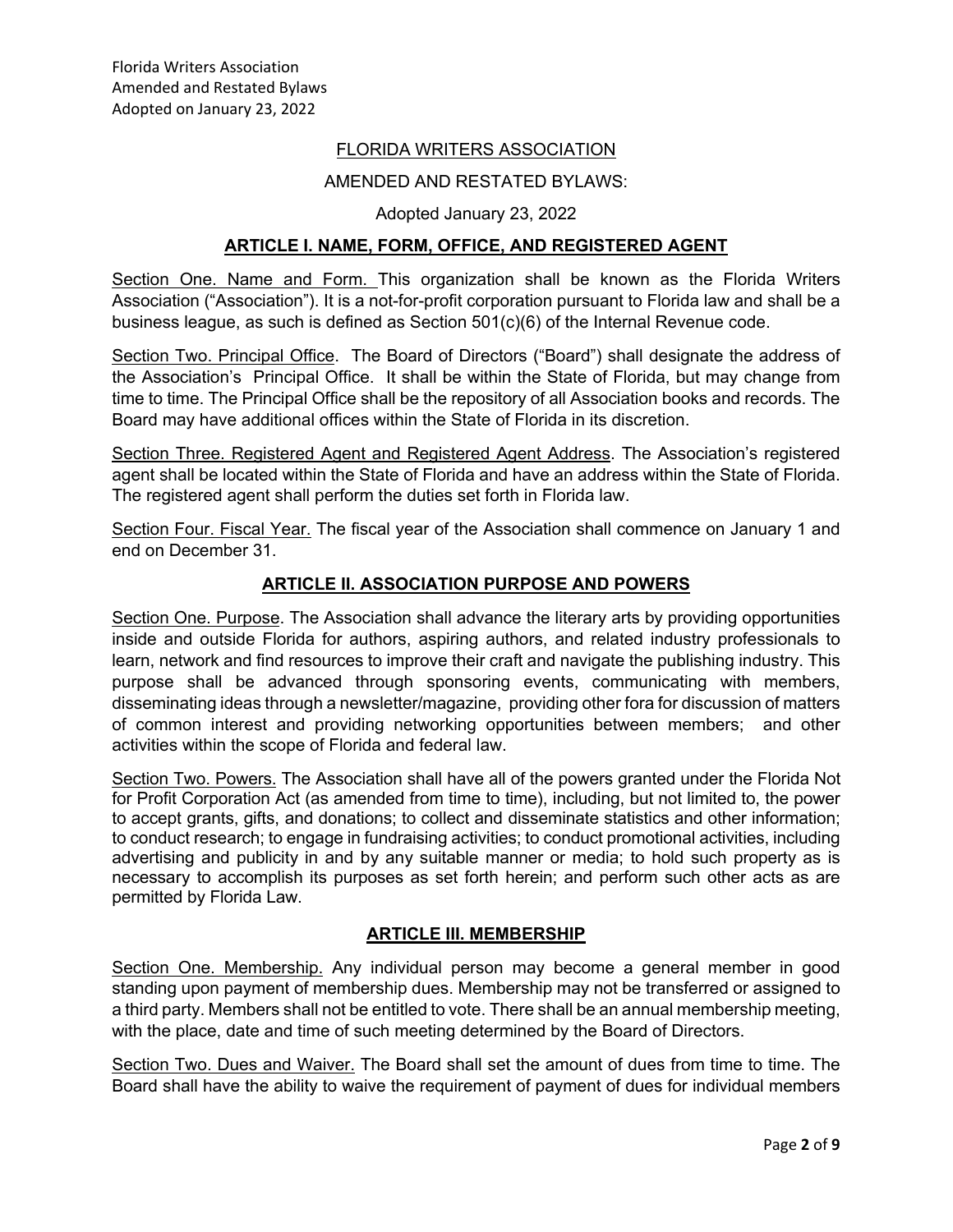and may, but is not required to, establish criteria for such waiver from time to time in its sole discretion.

Section Three. Suspension and Rescission of Membership. Any member who fails to pay any sum due to the Association (dues, ad costs or otherwise) within 60 days of its due date shall automatically be suspended from membership. This membership shall be restored upon paying of all outstanding sums to the Association. In addition, the Board may rescind the membership of any person for good cause shown, in its sole discretion by majority vote of the Board. Readmission shall be at the discretion of the Board.

## **ARTICLE IV. DIRECTORS**

Section One. Duties, Powers and Emergency Powers. The management of the Association shall be vested in the Board of Directors, who shall have all the powers set forth under Florida law, including but not limited to emergency powers, as enumerated on Exhibit "A" hereto (which is attached hereto and hereby incorporated by reference), as such may be amended from time to time. The Board is responsible for legal governance, policy setting, and strategic planning and may delegate day-to-day management of the Association to its officers and others. Other than the approvals set forth elsewhere herein for the President and Executive Board and emergency approvals set forth on Exhibit "A," the Board shall approve all contracts. Each Board member shall have one (1) vote and such vote shall not be delegated to any other person or entity. No proxy voting is allowed.

Section Two. Qualifications. All directors shall be Association members in good standing and eighteen years of age or older. A majority of the Board must have their primary residence within the State of Florida. Any Association member in good standing shall be eligible to apply for election to the Board.

Section Three. Minimum and Maximum Number of Directors; Term Limits. There shall be no less than three (3) and no more than twenty-one (21) Board members. All Director terms shall commence on January 1 and end on December 31 each year, except as provided below. Each term shall automatically renew for another year, absent resignation or removal. There shall be no limits on the number of terms a Director may serve.

Section Four. Board Meetings; Notice; Minutes. The Board shall have an annual meeting and at least one (1) additional meeting per year. Additional meetings may be called by the President, Executive Vice President or any two (2) Directors upon at least 48 hours' notice. This notice requirement shall not apply to emergency meetings which may be called upon such notice as is practicable under the circumstances. Minutes shall be taken of all meetings and provided to the Board (and others as directed by the President) as quickly as possible.

Section Five. Quorum; Meeting Participation; Member Attendance. Directors may participate electronically or telephonically in all meetings, as permitted by Florida Statute (as such is amended from time to time). A quorum shall consist of fifty (50%) percent of Directors in good standing plus one(1). Once a quorum is established, a majority of those present shall be able to vote on any pending matter. General members in good standing may attend Board meetings; however, the Board may elect to consider sensitive matters in a closed session without the attendance of general members. The Meetings shall generally follow Robert's Rules of Order.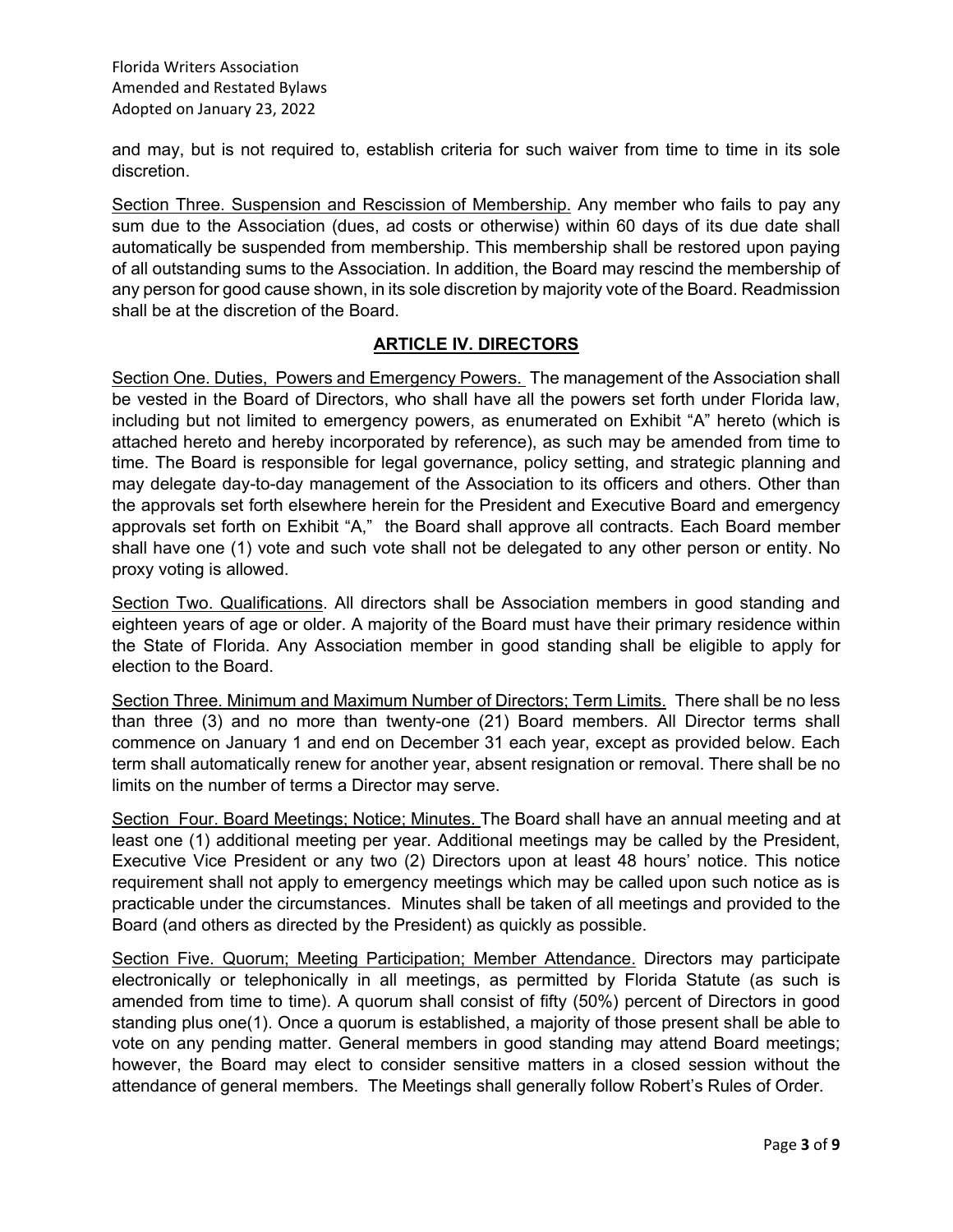Florida Writers Association Amended and Restated Bylaws Adopted on January 23, 2022

Section Six. Approval of Board Matters Outside Board Meetings. Any action permitted or required to be taken at a Board meeting may be taken without a meeting as provided by Florida law, as amended from time to time. The Secretary shall maintain a record of all such approvals. Unless specifically required by Florida law, the Board shall not be required to ratify such action at a regular or special Board meeting. A record of such approvals shall be kept with the regular and special Board minutes.

Section Seven. Board Compensation and Expense Reimbursement. Members of the Board shall serve without compensation for their duties but may be reimbursed for expenses incurred (including but not limited to travel expenses) in the performance of their duties. Such reimbursement must be approved in advance by the Executive Committee and shall be in the Executive Committee's sole discretion.

Section Eight. Election of Board Members. Upon resignation, removal or end of term of a Board member, the President may appoint a Nominating Committee to select new Board candidates. The Committee shall create a Board Qualification Application and cause the Board opportunity to be advertised on the Member Section of the website for at least 7 days. The names and qualifications of the applicants, along with the recommendations of the Committee, shall be provided to the Board for its consideration at a regular Board meeting. Any Board member may propose additional candidate(s) for the position(s) at that time. New members shall be approved by a majority vote of the Board members present following establishment of a quorum. The new Board member(s) shall be seated at the next following regular or special Board meeting and their term shall commence at that time and end on December 31 of that year.

Section Nine. Removal of Board Members. A Director must be in good standing as a general member at all times. Any Director may be removed from the Board for cause (including but not limited to failure to pay dues or other financial obligations) at any regular or special meeting of the Board, upon vote of the majority of Directors present, following establishment of a quorum. Failure of a Director to remain productive and active for the Association shall constitute a ground for removal from the Board.

Section Ten. Director Conflict of Interest. A Director must disclose a substantial financial or other conflict of interest to the President and Secretary in writing promptly upon discovering it and must refrain from voting on that matter. The President may disclose this conflict to the Board in their discretion but is not required to do so.

Section Eleven. Confidentiality of Corporate Matters. Board members are required to maintain confidentiality of all corporate matters as required or permitted by Florida statute.

Section Twelve. The Board shall have the ability to require a financial audit of Association funds at any time upon majority vote of Directors after establishment of a quorum.

# **ARTICLE V. OFFICERS AND EXECUTIVE COMMITTEE**

Section One. Executive Committee. The Executive Committee consists of the President, Executive Vice President, the Vice President for Administration and Membership (who also serves as Secretary), and the Vice President of Finance (who also serves as Treasurer). The Special Advisor, if appointed, shall also serve on the Executive Committee as a non-voting member.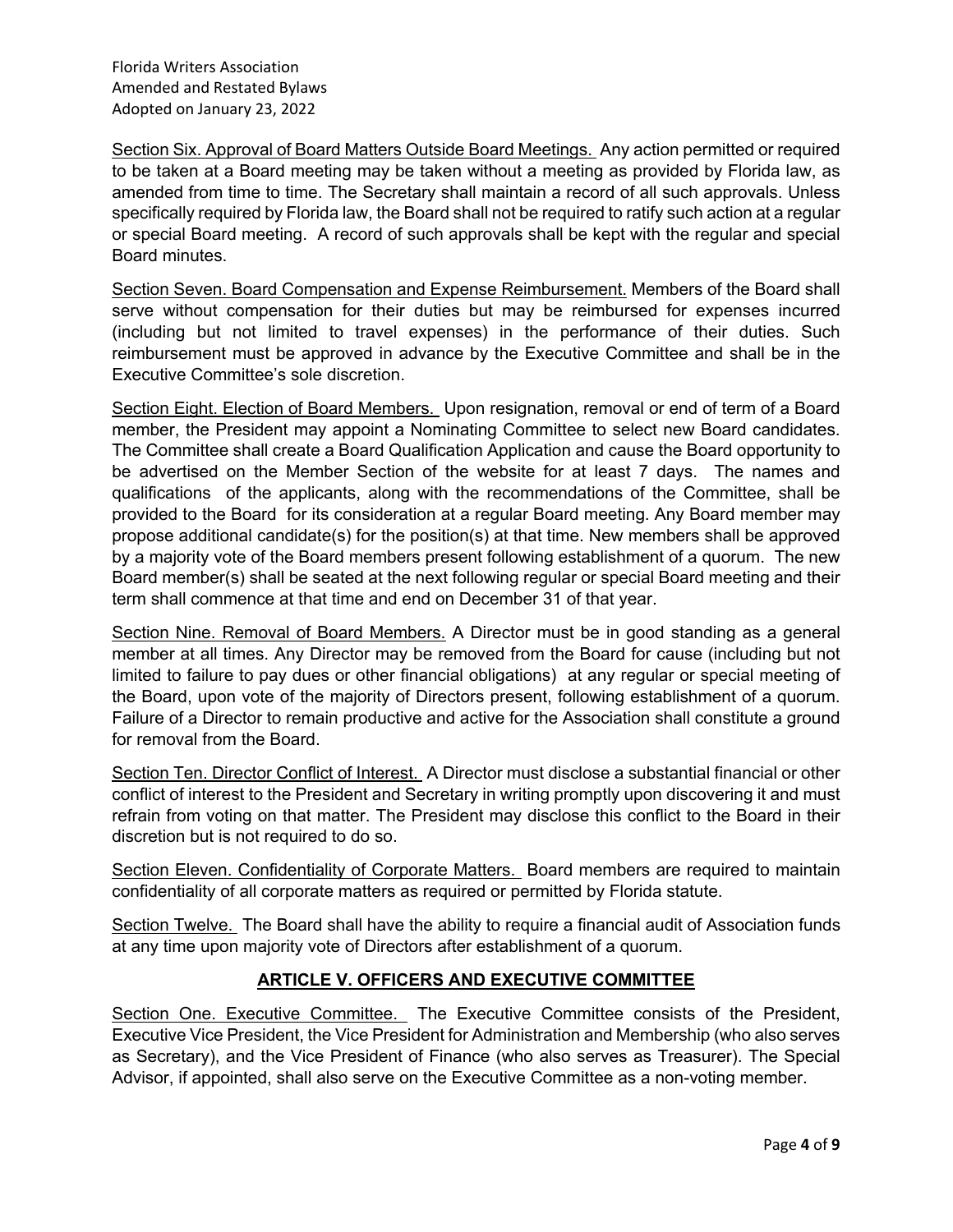Florida Writers Association Amended and Restated Bylaws Adopted on January 23, 2022

Section Two. Duties of the Executive Committee. The Executive Committee consults with and advises the Board as to management matters and shall exercise such powers of the Board as can be lawfully delegated by the Board. The Executive Committee may approve any expenditure up to \$4,000 for proper corporate purposes without Board approval and the President shall direct the Secretary to retain details thereof with other corporate records. It may obtain the assistance of paid clerical, accounting, administrative or additional help as needed.

Section Three. President/Chief Executive Officer. The President/Chief Executive Officer presides at all meetings of the Board and the membership. In the absence or incapacity of the President, the Executive Vice President may so preside. The President or their designee shall prepare the Board agenda after consultation with the Executive Vice President; provide general direction and supervision of the Board and its activities; appoint special committees (including ad hoc committees) as needed with the approval of the Executive Committee and oversee the actions of such committees; and perform other duties as the Board may delegate or Florida law may require. The President shall report to the Executive Committee and/or the Board, as appropriate as to all actions taken on behalf of the Association between Board meetings. The President may approve any expenditure up to \$1,500 for proper corporate purposes without Board or Executive Committee approval and shall direct the Treasurer to provide details thereof to the Secretary for retention with other corporate records.

Section Four. Executive Vice President. The Executive Vice President shall perform the duties and have the authority to exercise the President's powers in the absence, resignation or incapacity of the President. The Executive Vice President shall perform such duties and have such additional authority as the President or Board may delegate.

Section Five. Vice President of Administration and Membership/Secretary. The Vice President of Administration and Membership/Secretary shall maintain all records and membership lists, conduct correspondence, record and distribute Board minutes and perform other duties customary to the position or as requested by the President. In the absence, resignation or incapacity of both the President and Executive Vice President, this officer shall perform the duties and have the authority to exercise the President's powers.

Section Six. Vice President of Finance/Treasurer. This Officer is the financial officer of the Association and oversees financial and risk management issues under the supervision of the President. They shall record dues and receive/deposit funds; pay invoices of \$1,500 and less as directed by the President and up to \$4,000 as approved by the Executive Committee, and over \$4,000 if approved by the Board of Directors; and perform such other duties and have such other authority as delegated by the President or the Board. In the absence, resignation or incapacity of all three (successively) of the President, Executive Vice President, and Vice President for Administration and Membership, this officer shall perform the duties and have the authority to exercise the President's powers.

Section Seven. Special Advisor. The President shall have the ability, but not the requirement, to appoint an FWA member to this position in their discretion. The Special Advisor must be a member in good standing. They may attend all Executive Committee meetings and shall not have the ability to vote on Executive Board members. This person shall perform duties as requested by the President. The term of this position shall coincide with the term of the appointment President. Only one Special Advisor may serve at a time.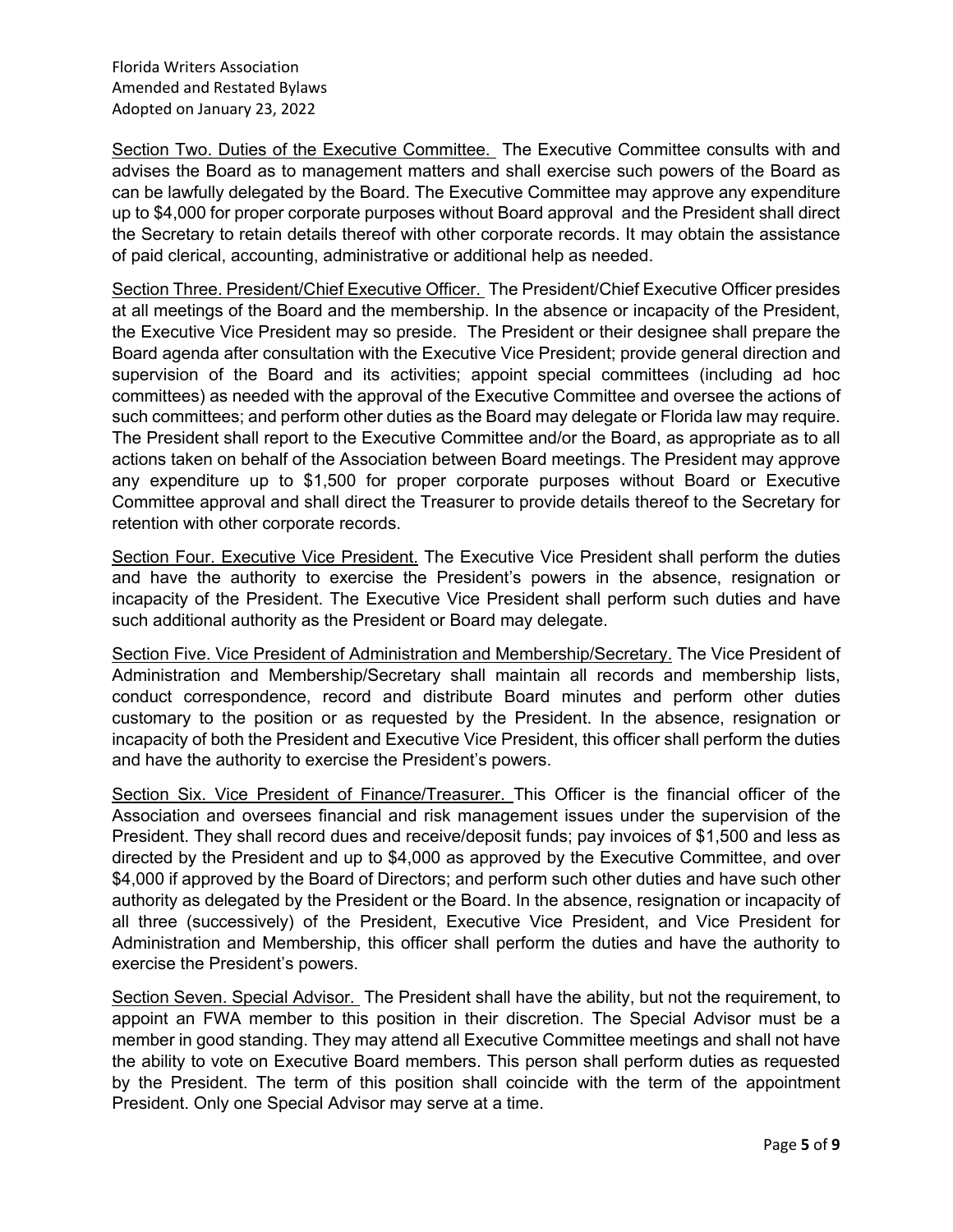Section Eight. Additional Executive Committee Officers. Upon recommendation of the President, the Board may create additional Vice President and/or Assistant Vice President positions, with duties specified at the time of creation. Elections for such person(s) shall be handled in the same manner as elections for other Executive Committee positions.

Section Nine. Terms. Each Executive Committee member shall be elected for a term of two (2) years and may serve a total of two (2) consecutive terms of two (2) years each. Thereafter, for a period of one (1) year, such person is not eligible for election to that same position, but this shall not bar their eligibility for election to another Executive Committee position. All terms shall start on January 1 of the applicable year. The terms shall be staggered so that the President and Vice President of Finance shall be up for election in a year different from the year that the Executive Vice President and Vice President of Administration and Membership are elected. If any member of the Executive Committee resigns or is removed prior to the expiration of their term, the President shall appoint a replacement, utilizing the services of a current Board member if possible.

Section Ten. Exceptions to Term Limits. The Board may override any provision of Section Nine by unanimous vote. In addition, if an Executive Committee member cannot complete their term of office, the duly appointed replacement shall complete the replaced officer's term and it shall not count towards the 2-term limit in Section Nine.

Section Eleven. Election of Officers. Upon resignation, removal or expiration of term of an Officer, the President (or the Executive Vice President, if the President's initial term is up) may appoint a Nominating Committee to select new Officer candidate(s). The names and qualifications of the prospective Officer(s), along with the recommendations of the Committee, shall be provided to the Board for its consideration at a regular Board meeting and any Board member may propose additional candidate(s) for the position(s) at that time. New officers shall be approved by a majority vote of the Board members present following establishment of a quorum. The new Board member(s) shall be seated at the next following regular or special Board meeting and their term shall be as set forth above.

# **ARTICLE VI. AD HOC AND STANDING COMMITTEES**

Section One, Ad Hoc Board Committees The President or the Board may establish ad hoc Board committees as needed. Each such committee shall have at least one (1) Board member. The President, after consultation with the Executive Committee, shall determine its members. The term of each such committee shall not exceed one (1) year from the date of commencement without Board approval. Each such committee shall provide a written report with recommendations as appropriate regarding its activities as requested by the President or a Board member.

Section Two. Standing Committees The President or the Board may propose one or more standing committees, which shall be created upon approval by a majority of the Board members following establishment of a quorum. Each such committee shall have at least one (1) Board member. The President, after consultation with the Executive Committee, shall determine its members. Any standing committee shall continue in perpetuity unless abolished by a majority vote of the Board. The membership, recommendations and accomplishments of each such committee shall be reviewed annually.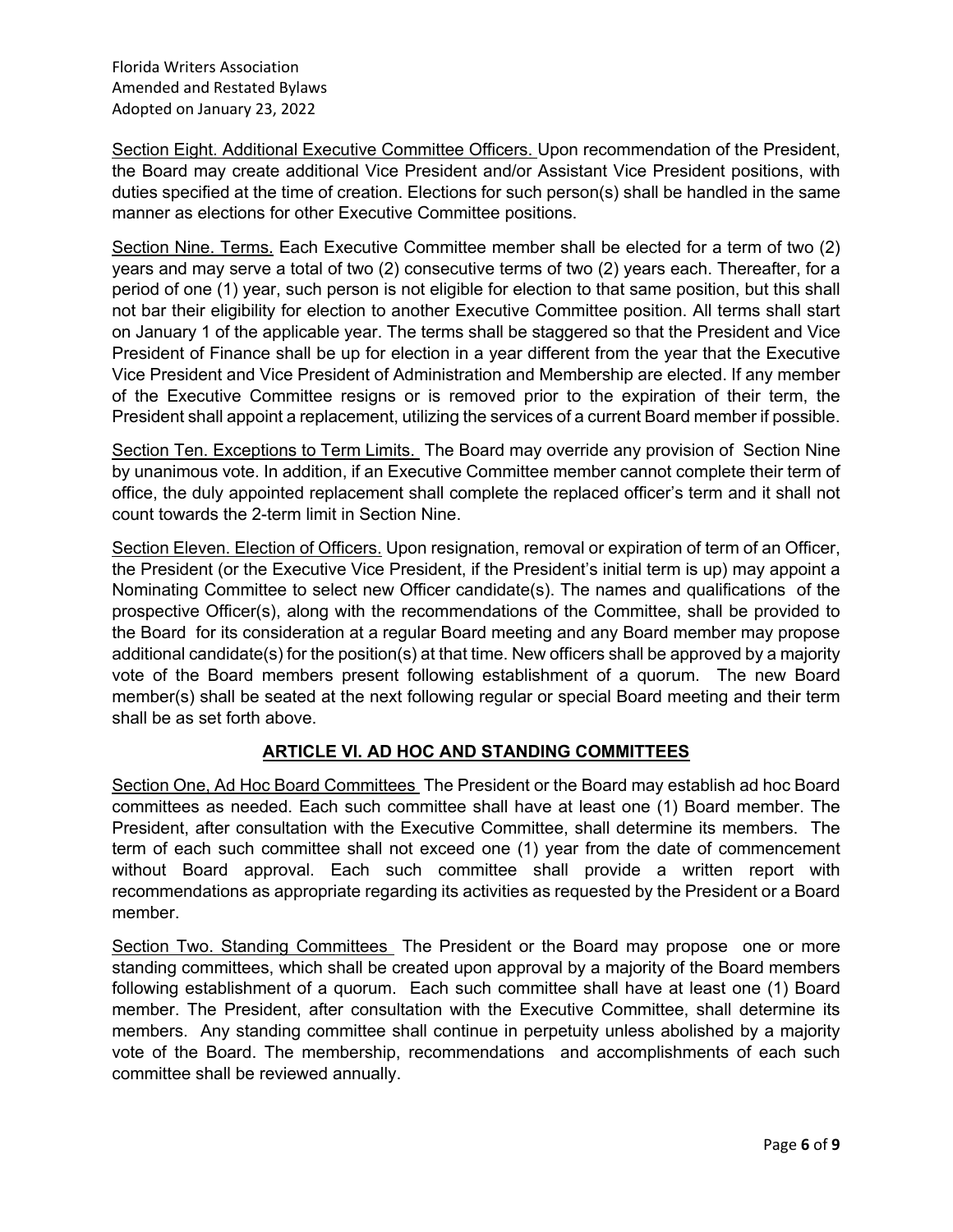## **ARTICLE VII. REGIONAL DIRECTORS AND WRITERS GROUPS**

Section One. Regional Directors. Regional Directors may be, but are not required to be, Board Members. They oversee the activities of the Writers Groups within their regions; communicate, electronically or in person, with the Writers Group Leaders in their Regions; keep their Writers Group Leaders informed of Board activities pertinent to their respective Regions; recruit volunteers from among their membership; and provide support for Association activities.

The Board of Directors elects Regional Directors as needed and may establish new regions as required by the growth of the Association.

Section Two. Writers Groups. The President has the authority to appoint members in good standing to lead a local chapter of the Association, known as a "Writers Group." Two types of Writers Group meetings shall be recognized: general and critique groups. General meetings shall be open to the public, subject to limitations applied by the hosting facilities, although membership shall be encouraged. Critique Group meetings may be limited to FWA members or members of the local FWA chapter. Variations on these models may be created by Writers Group Leaders with the approval of the appropriate Regional Director. The Regional Director must note variations in the next regional report posted to the FWA Network.

## **ARTICLE VIII. DISSOLUTION**

Section One. Distribution of Assets. The Association may be dissolved upon the adoption of a plan to dissolve in the manner now or hereafter provided in Chapter 617, Florida Statutes. In the event of dissolution of the Association, the net assets of the Association shall be distributed as follows: (A) All liabilities and obligations of the Association shall be paid, satisfied, and discharged, or adequate provision shall be made; therefore, and (B) Remaining assets shall be distributed to one or more organizations described in Section  $501(c)(3)$ ,  $501(c)(4)$  or  $501(c)(6)$  of the Internal Revenue Code, or to a governmental unit referred to in Section 170(c)(1) of the Internal Revenue Code exclusively for public purposes. Any assets not disposed of pursuant to the foregoing shall be distributed as provided by Florida law and as set forth in the Internal Revenue Code.

# **ARTICLE IX. PROHIBITIONS**

Section One. Inurement. No part of the assets of the Association shall remit to the benefit of, or be distributable to, its members, Board Members, or other persons; except that the Association is authorized and empowered to pay compensation for services rendered and to make payments and distributions in furtherance of the purposes of the Association as set forth elsewhere.

Section Two. Campaign Activities. No substantive part of the activities of the Association shall be the carrying on of propaganda or attempt to influence legislation, and the Association shall not participate in or intervene in (including publishing or distribution of statements) any political campaign on behalf of or in opposition to any candidate for public office.

Section Three. Additional Limitations. Notwithstanding any other provision herein, the Association shall not carry on any other activities not permitted to be carried on by a corporation exempt from federal income tax under Section 501(c)(6) of the Internal Revenue Code of 1986 (or the corresponding provisions of any further United States Internal Revenue Code) as amended.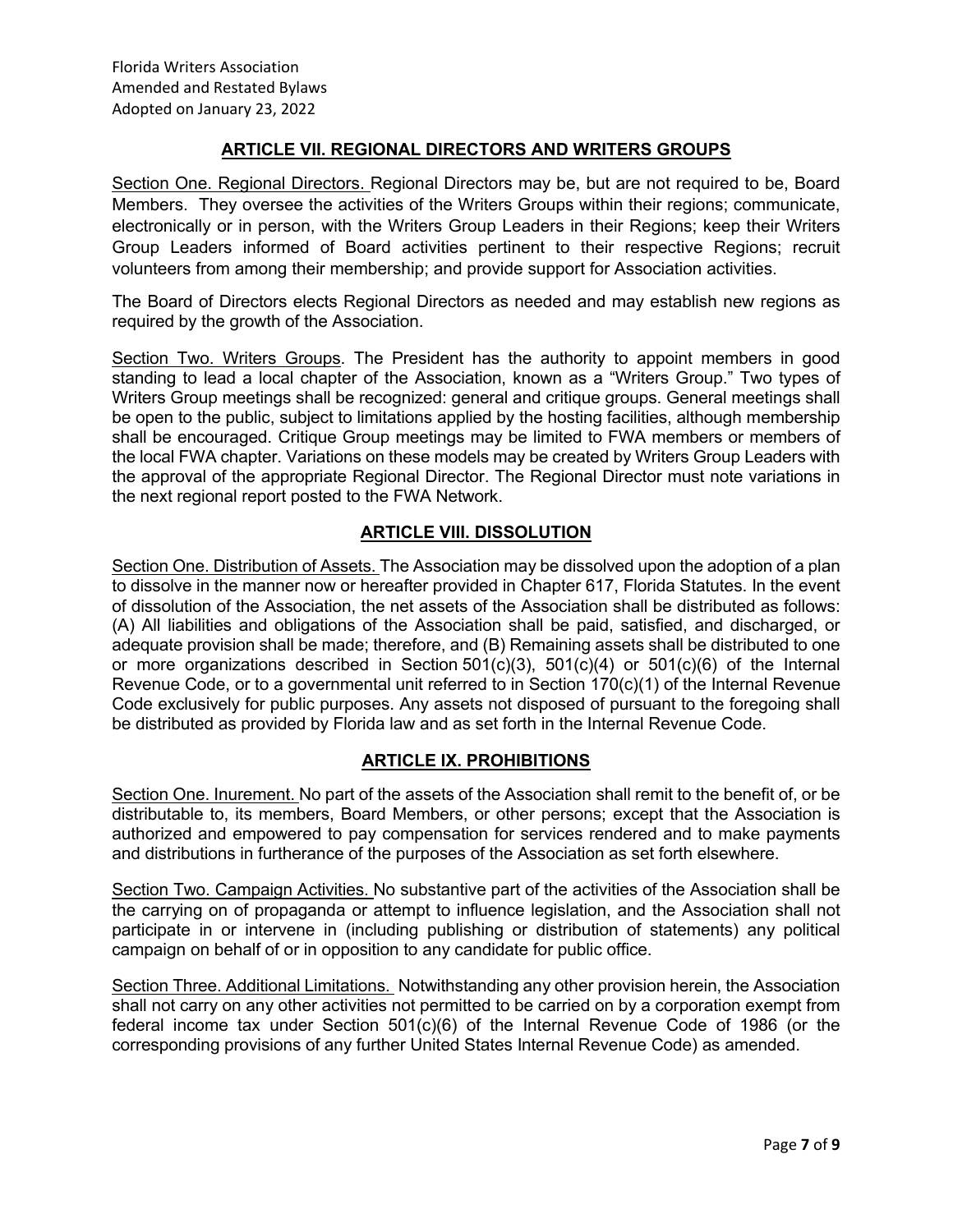## **ARTICLE X. INDEMNIFICATION**

Section 1. Indemnification. Any person who was or is a party or is threatened to be made a party to any threatened, pending, or completed action, suit, or proceeding, whether civil, criminal, administrative, or investigative (including any action by or in the right of the Association by reason of the fact that he or she is or was a Board Member, employee, or agent of the Association, or is or was serving at the request of the Association as a Regional Director, Board Member, employee, or agent of another corporation, partnership, joint venture, trust or other enterprise), shall be indemnified by the Association against expenses (including reasonable attorney's fees), judgments, fines, and amounts paid in settlement actually and reasonably incurred by him or her in connection with such actions, suit, or proceeding, if the Board of Directors had no reasonable cause to believe his or her conduct was unlawful, to the maximum extent permitted by and in the manner provided by the Florida Nonprofit Corporation Code and, if applicable, the United States Internal Revenue Code of 1986 as amended.

Section 2. Liability No person who is serving or has served as a member of the Board of Directors shall have any personal liability to the Association for monetary damages for breach of duty of care or other duty as a member of the Board; provided that this provision shall not eliminate or limit the liability of such person for any appropriation, in violation of his or her duties, of any business opportunity of the Association; for acts or omissions not in good faith of which involved intentional misconduct or knowing violation of the law; or for any transaction from which such person derived an improper personal benefit. The limitation of liability conferred in this Section shall be in addition to and not in lieu of all other limitations, immunities, and indemnities conferred by law and the Bylaws of the Association.

Section 3. Limited Liability of Volunteers. Each individual who provides services to or on behalf of the Association without compensation ("Volunteer") shall be immune from liability to any person for damages, settlements, fees, fines, penalties or other monetary liabilities arising from any act or omission as a Volunteer, defined in Florida Law , as amended from time to time, and to the fullest extent provided by Section 617.0831 of the Florida Non-Profit Corporation Law or any similar successor provision thereto. For purposes of this section, it shall be conclusively presumed that any Volunteer who is licensed, certified, permitted, or registered under state law and who is performing services to or on behalf of the Association without compensation is not acting within the scope of his or her professional practice under such license, certificate, permit, or registration, unless otherwise expressly indicated to the Association in writing.

### **ARTICLE XI. MISCELLANEOUS PROVISIONS**

Section 1. Amendments These Bylaws may be amended, altered, or repealed by a simple majority of the Board. The Board's interpretation of the Bylaws shall be presumptively correct.

Section 2. Contact with Members Under the Age of 18. Any Writers Group Leader or other Association representative who has routine individual contact with an FWA member under the age of 18 years, or who is in charge of member(s) under the age of 18 years on behalf of FWA, shall complete the Application for Approval as FWA Youth Leader and undergo a Criminal History Record Check as a prerequisite to serving in such capacity. Such Applications shall be kept in a confidential file by FWA.

Section 3. Effective Date. These bylaws shall become effective immediately upon adoption by the Board.